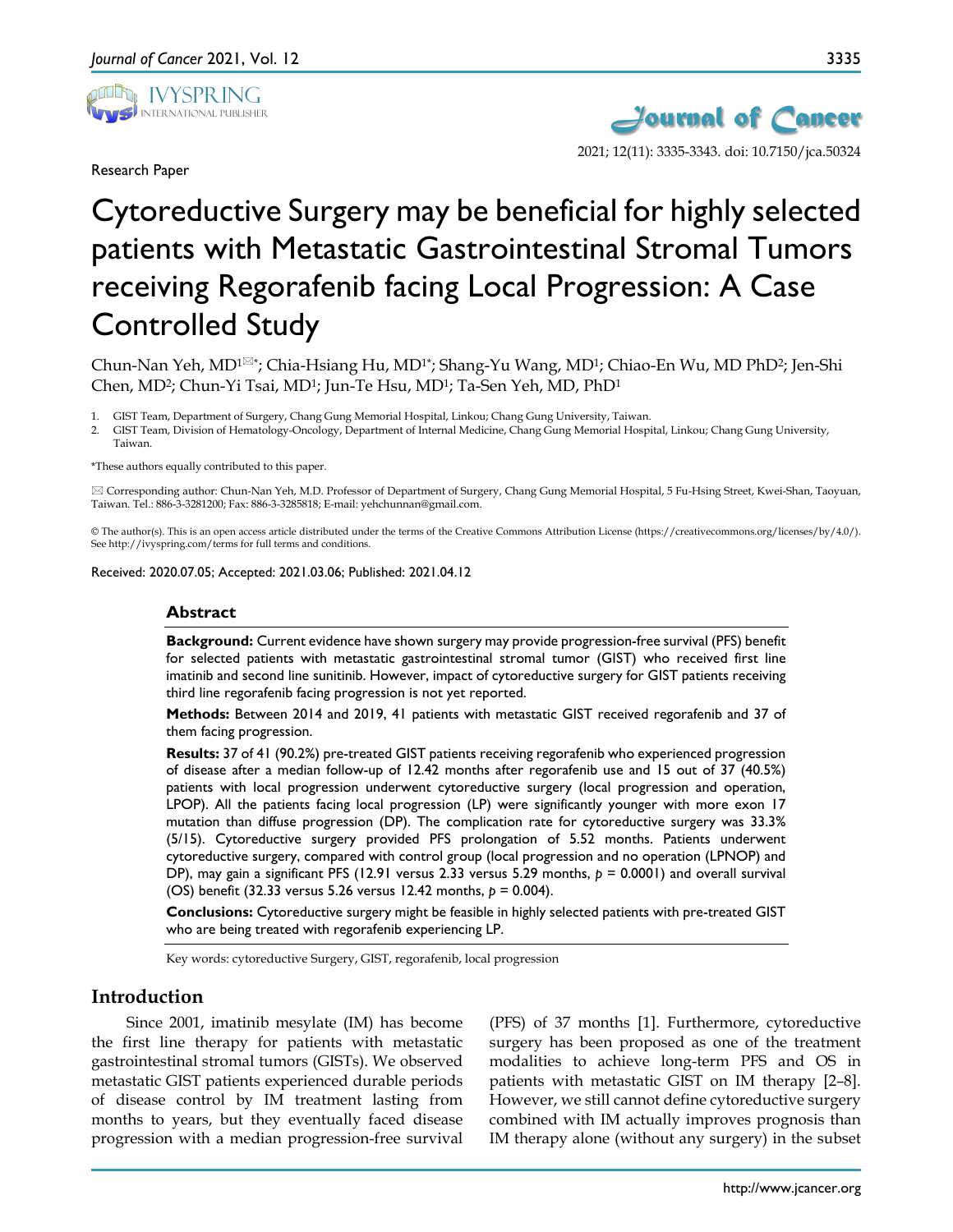of patients with stable or responsive disease on IM because there is no phase III randomized trial successful due to poor patients enrollment [9].

Sunitinib malate (SU), a multi-targeted tyrosine kinase inhibitor, has become the second-line treatment when patients who develop resistance to or are intolerant of first-line IM treatment. We ever reported the median PFS for metastatic GIST patients treated with SU is 11 months [10]. Although regorafenib is approved as the third-line therapy for IM- and SU-pre-treated GIST patients currently [11], appropriate treatment for patients with progression of disease and with regorafenib treatment has not been investigated. According to Asian GIST consensus guideline, there is no evidence to recommend surgery during SU or regorafenib [12]. Although we reported surgery may provide survival benefit in selected patients receiving SU facing LP [10], the impact of surgery on patient with regorafenib facing LP is still unknown. Most importantly, in Taiwan, the clinical trial is not easily accessible and even unavailable; the role of cytoreductive surgery, which may provide patients more time till newly developed therapy available, in these pre-treated GIST patients should be fully defined. We herein report the feasibility of cytoreductive surgery, PFS, and OS specifically in patients with metastatic GISTs who were taking regorafenib and experiencing LP.

## **Methods**

## **Patient selection and preoperative management**

Between 2014 and 2019, 41 metastatic GIST patients receiving regorafenib therapy in the Department of Surgery at Chang Gung Memorial Hospital (CGMH) were enrolled. All the patients were managed by a multidisciplinary GIST team composed of medical oncologists and surgical oncologists.

Pathological diagnoses of GIST were confirmed using standard hematoxylin/eosin staining and CD117 immunohistochemistry on formalin-fixed, paraffin-embedded tissues. Tissues were fixed with 10% formalin at room temperature for ≥24 h. Subsequently, PCR was performed as previously described [13] on the DNA isolated from these sections to amplify the genomic DNA sequences of KIT and PDGFRA by Professor CY Tzen at Cathay Memorial Hospital (Taipei, Taiwan). Sequences for mutations of KIT and PDGFRA were analyzed as described previously [13].

Patient data were prospectively collected and recorded in a departmental GIST database. This retrospective study was approved by the local institutional review board of CGMH. Written

informed consent for the analysis of tumor-associated genetic alteration was obtained from each patient.

We prospectively collected the data from the medical record, including initial presentation (primary/metastatic), details of all operations for primary and metastatic disease, best responses to IM, SU, and regorafenib, response to regorafenib, disease extent, and extent of surgery at the time of surgery on regorafenib, post-operative complications, progression after surgery while on regorafenib, last follow-up, and, whenever applicable, death, and then retrospective analyzed all aforementioned parameters. All patients were treated with IM and SU prior to starting regorafenib. Regorafenib dose and dosing intervals were determined by the protocol under which the patient was enrolled. We used Response Evaluation Criteria in Solid Tumor group (RECIST) criteria to define the best responses to IM, SU, and regorafenib therapy as either complete response, partial response, stable disease, or progressive disease [14]. All patients with LP were grouped together for analysis. LP, local progression, was defined as previous study by Raut et al in 2006 [6]. Under the condition of LP, most of lesions are either stable or responding to regorafenib therapy and, importantly, all lesions with progression can be resected theoretically.

## **Surgery and post-operative management**

Decisions to proceed with cytoreductive surgery were made jointly by the GIST team, including medical and surgical oncologists. Although the optimal interval for being off-the-drug was not yet known, regorafenib was discontinued the day before elective surgery. We performed cytoreductive surgery to remove all sites of disease in patients with LP and preserve organ function to the greatest extent possible. Once the aforementioned goals were achieved, most patients underwent further cytoreduction of as much additional disease as possible, given the constraints of the patient's overall health and the location and extent of disease. Most patients resumed their preoperative regorafenib regimen at the time of their first post-operative visit to clinic. Post-operative follow-up consisted of physical examination and computed tomography (CT) scans at 3-month intervals.

Because the goal of the analysis was descriptive, PFS and OS times were measured from several different points of treatment. PFS was measured from the date of regorafenib therapy initiation, and the date of surgery after regorafenib until the date of documented progression of residual disease, disease recurrence, or death from any cause, whichever occurred first. OS was measured from the initial date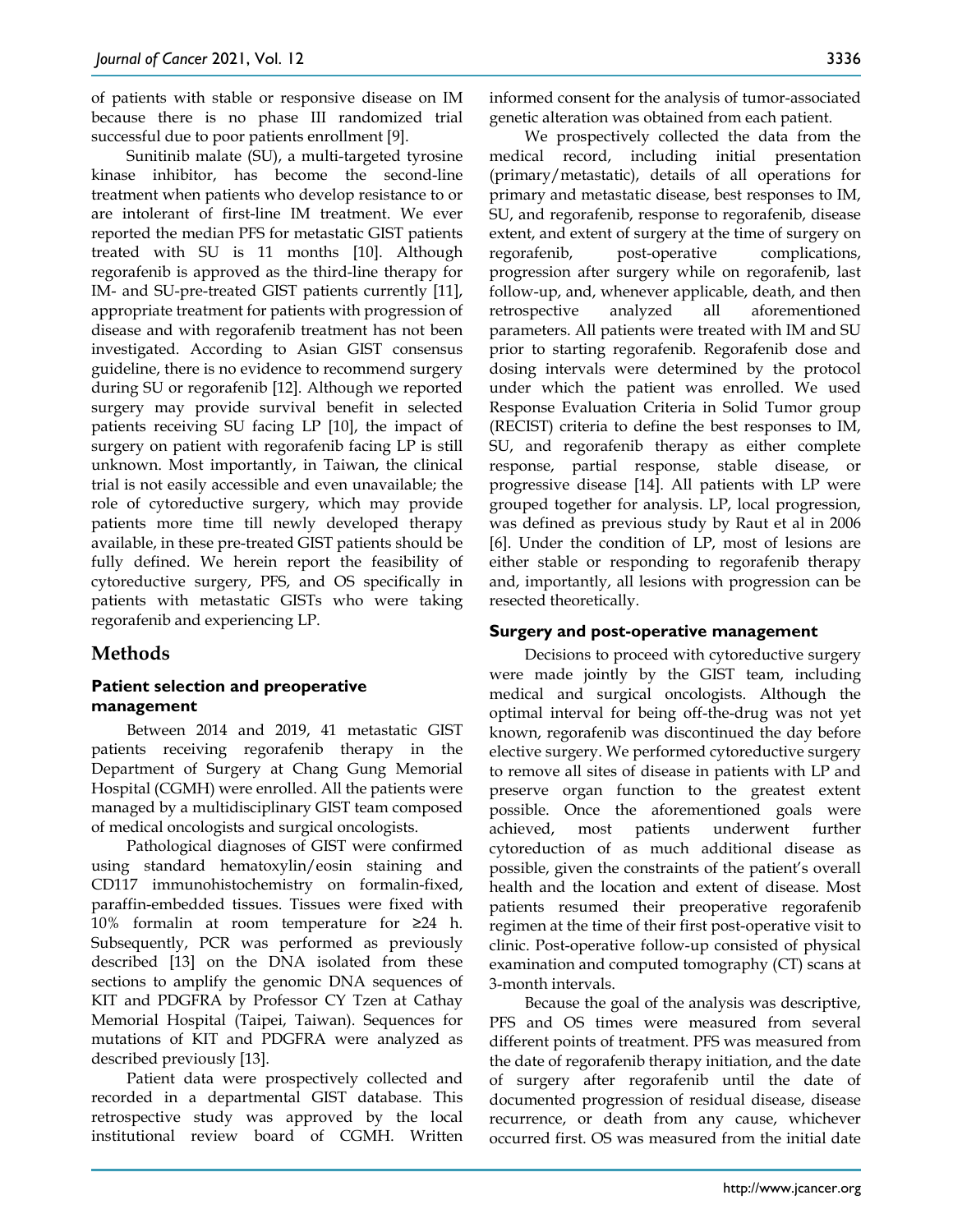of regorafenib therapy initiation until the date of death from any cause. The Clavien-Dindo classification of surgical complications was applied [15]. Surgical mortality was defined as death within one month after surgery.

## **Statistics**

All data are presented as percentages of patients or median with range. All numerical continuous data were compared by independent Student's *t*-tests. Categorical data were compared by Pearson's chi-squared tests or Fisher's exact tests and multiple forward stepwise logistic regression analyses when appropriate. The survival rates were calculated using the Kaplan-Meier method. Survival analyses were performed using the log-rank test, and the Cox proportional hazards model was employed for multivariate regression analyses. IBM SPSS Statistics for Windows (Version 26.0, Chicago, IL, USA) was used for statistical analyses.  $P < 0.05$  was considered statistically significant.

## **Results**

## **Initial therapy**

Between April 2014 and December 2019, 41 patients who were refractory or intolerant to imatinib and sunitinib and with measurable disease based on the RECIST were enrolled. Supplementary Table 1 summarized the demographic data and initial treatment details of these 41 patients treated with regorafenib. Among this cohort (27 male and 14 female patients), all patients were treated with IM for metastatic disease for a median of 62.03 months (range, 12.48-148.73 months) prior to starting SU therapy and treated with SU for metastatic disease for a median of 16.99 months (range, 0.46-78.19 months) prior to starting regorafenib therapy, respectively.

#### **Clinical information of present cohort**

In terms of best response, 4 out of 41 GIST patients who received regorafenib experienced partial response and 16 out 41 GIST patients who received regorafenib experienced stable response with the median time to response of 2.78 and 2.32 months, respectively. The overall disease control rate to regorafenib for the 41 GIST patients is 48.78% (Table 2). Till last follow-up time, 37 out of 41 GIST patients (90.2%) who received regorafenib experienced progression. For the 37 patients, 21 (56.8%) facing LP while 16 (43.2%) facing diffuse progression. Among them, 15 patients (40.5%) with LP received cytoreductive surgery, and the other 6 patients did not (Table 1). The median age of LP group patients is significantly younger than that of the DP group patients with more exon 17 mutation (57.14% versus 12.5%, *p* value=0.007) which was examined within 2 months of regorafenib use.

**Table 1.** Demographic data between patients with or without surgery on regorafenib when local progression or diffuse progression (*N*=15 versus 6 versus 16)

|                                  | <b>LPOP</b><br>$(N=15)$ | <b>LPNOP</b><br>$(N=6)$ | p value<br>(LPOP vs<br>LPNOP) | $DP(N=16)$  | $p$ value<br>(LP <sub>vs</sub><br>DP) |
|----------------------------------|-------------------------|-------------------------|-------------------------------|-------------|---------------------------------------|
|                                  |                         |                         |                               |             |                                       |
| Age (years), median (range)      |                         |                         |                               |             |                                       |
| Diagnosis of GIST                | $28(28-63)$             | 52 (39-57)              | 0.081                         | $53(21-82)$ | $0.012*$                              |
| Diagnosis of metastasis          | $35(30-65)$             | 52 (39-60)              | 0.168                         | 57 (22-82)  | $0.009*$                              |
| Start of Imatinib                | $31(30-65)$             | 53 (39-60)              | 0.080                         | $53(21-82)$ | $0.015*$                              |
| Start of Sunitinib               | 44 (36-69)              | $60(41-62)$             | 0.120                         | $57(23-85)$ | $0.004*$                              |
| Start of Regorafenib             | 45 (36-69)              | $62(41-64)$             | 0.091                         | $61(25-85)$ | $0.035*$                              |
| Surgery after                    | 45 (36-70)              | N/A                     |                               | N/A         |                                       |
| Regorafenib                      |                         |                         |                               |             |                                       |
| Gender, number (%)               |                         |                         |                               |             |                                       |
| Male                             | 8(53.3)                 | 4(66.67)                | 0.659                         | 10(62.5)    | 0.315                                 |
| Female                           | 7(46.7)                 | 2(33.33)                |                               | 6(37.5)     |                                       |
| ECOG, number $(\%)$              |                         |                         |                               |             |                                       |
| $0 - 1$                          | 13 (86.67)              | 3(50)                   | 0.115                         | 9(56.25)    | 0.291                                 |
| $2 - 3$                          | 2(13.33)                | 3(50)                   |                               | 7 (43.75)   |                                       |
| Exon 17 mutation $(\%)$          |                         |                         |                               |             |                                       |
| No                               | 5(33.33)                | 4(66.67)                | 0.331                         | 14 (87.5)   | $0.007*$                              |
| Yes                              | 10(66.67)               | 2(33.33)                |                               | 2(12.5)     |                                       |
| Best response on Regorafenib (%) |                         |                         |                               |             |                                       |
| PR+SD                            | 9(60.00)                | 0(0)                    | $0.019*$                      | 8(50)       | 0.746                                 |
| PD                               | 6(40.00)                | 6(100)                  |                               | 8(50)       |                                       |

LPOP: local progression and operation, LPNOP: local progression and no operation, DP: diffuse progression, PR: partial response, SD: stable disease, PD: progressive disease, \**p* value<0.05.

**Table 2.** Antitumor response (best response) of advanced GIST treated with regorafenib (*N*=41)

| Response | N(%)       | Rego duration TTR or TTP | (median, mon) (median, mon) mon) | OS (median, |
|----------|------------|--------------------------|----------------------------------|-------------|
| PR       | 4(9.76)    | 14.65                    | 2.78                             | 20.50       |
| SD       | 16(39.02)  | 10.32                    | 2.32                             | 17.38       |
| PD.      | 20 (48.78) | 3.32                     | 2.60                             | 13.63       |
| N/A      | 1(2.44)    |                          | N/A                              | N/A         |

PR: partial response; SD: stable disease; PD: progressive disease; N/A: not available; TTR: time to response; TTP: time to progression; OS: overall survival.

Supplementary Table 2 summarizes the demographic data and initial treatment details of these 15 metastatic GIST patients with regorafenib facing LP receiving surgery before regorafenib treatment. There were 8 males and 7 females with median age of 28 years old when they were diagnosed with GIST. Cytoreductive surgery was performed after a median of 4.88 months after regorafenib initiation. Almost all the operations were performed electively and only one patient received emergent surgery due to gastrointestinal bleeding.

### **Detailed tumor location, surgical procedures and surgical results**

Table 3 summarized tumor characteristics between patients with or without surgery when LP after regorafenib treatment. LP occurred most commonly as intra-abdominal tumor (10/21; 47.62%),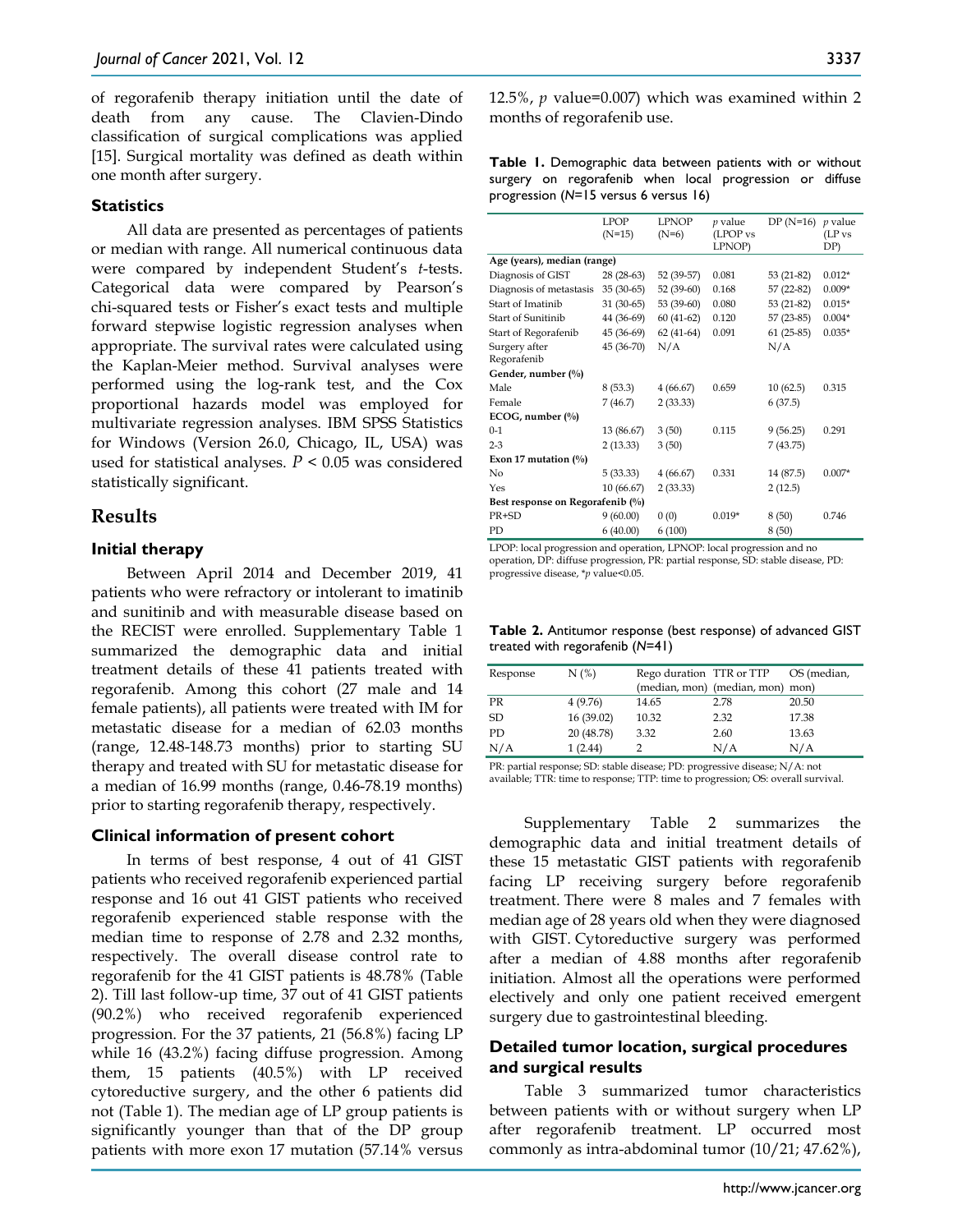followed by liver (7/21; 33%) and peritoneal lesion (6/21; 28.57%). Resection of intra-abdominal tumor (10/15; 66.7%) comprised the most common surgical procedures and followed by resection of the peritoneal lesion (5/15; 33.3%). Gross tumor clearance with negative evidence of disease was achieved in 26.7% (4/15) of patients with local progressive disease. While the number of lesions was smaller in surgical group, both maximal size of lesion and size summation of lesions were larger in patients without surgery. Surgical complexity score groups are lower in the non-surgical group than surgical group. This may be due to the surgical complexity scores mainly depend on the operative procedures performed based on organ involved and not consider the tumor numbers or sizes.

**Table 3.** Tumor characteristics between patients with or without surgery when local progression after regorafenib treatment (*N*=15 versus 6)

|                                  | Surgery        |              |
|----------------------------------|----------------|--------------|
|                                  | Yes $(N=15)$   | $No(N=6)$    |
| Tumor location (case number)     |                |              |
| Peritoneal                       | 5              | 1            |
| Intraabdominal tumor             | 10             | 0            |
| Stomach                          | $\overline{2}$ | 0            |
| Omentum                          | 3              | 0            |
| Mesentery                        | 3              | 0            |
| Duodenum                         | $\mathbf{1}$   | $\mathbf{0}$ |
| Small bowel                      | $\overline{2}$ | 0            |
| Retroperitoneal tumor            | $\overline{2}$ | $\mathbf{0}$ |
| Liver                            | 3              | 4            |
| Pelvis                           | 1              | 0            |
| Diaphragm                        | 1              | 0            |
| Pleural                          | $\mathbf{0}$   | 1            |
| Lung                             | 0              | 1            |
| Pericardium                      | 0              | $\mathbf{0}$ |
| Uterus                           | $\mathbf{1}$   | $\mathbf{0}$ |
| Tumor number                     |                |              |
| $5$                              | 7(46.67%)      | 2(33.33%)    |
| $6 - 10$                         | 1(6.67%)       | $0(0\%)$     |
| >10                              | 7 (46.67%)     | 4(66.67%)    |
| Tumor size (max, cm)             |                |              |
| $5$                              | 5(33.33%)      | $0(0\%)$     |
| $5 - 10$                         | 8 (53%)        | $3(50\%)$    |
| >10                              | 2(13.33%)      | $3(50\%)$    |
| Tumor size (sum, cm)             |                |              |
| < 10                             | 8 (53.33%)     | $0(0\%)$     |
| $10 - 20$                        | $6(40\%)$      | 2(33.33%)    |
| >20                              | 1(6.67%)       | 4(66.67%)    |
| Surgical complexity score groups |                |              |
| $1$ (low)                        | 10 (66.67%)    | $6(100\%)$   |
| 2 (intermediate)                 | 5(33.33%)      | $0(0\%)$     |
| 3 (high)                         | $0(0\%)$       | $0(0\%)$     |

Five patients (5/15; 33.3%) experienced grade II to III complications, including one gastrointestinal bleeding, one surgical wound infection, one intestinal perforation, one intra-abdominal seroma formation, and one pancreatic stump leakage (Table 4). There was no post-operative death after cytoreductive operation. The length of hospital stays of these 15 patients ranged from 7 to 59 days (median: 13 days).

**Table 4.** Surgical outcome for 15 surgeries of metastatic GIST patients during regorafenib treatment

|                                                                 | No. | %     |
|-----------------------------------------------------------------|-----|-------|
| Negative evidence of disease                                    | 4   | 26.67 |
| Minimal residual disease                                        | 7   | 46.66 |
| Bulky residual disease                                          | 4   | 26.67 |
| Complication rate (33.33%)                                      |     |       |
| Mortality due to repeated gastrointestinal bleeding             | 1   | 6.67  |
| Pancreatic stump leak with local abscess s/p antibiotics        | -1  | 6.67  |
| Residual intestinal perforation $s/p$ 2 <sup>nd</sup> operation |     | 6.67  |
| Surgical site infection s/p antibiotics                         | 1   | 6.67  |
| Intra-abdominal seroma, s/p pigtail insertion                   |     | 6.67  |

**Table 5.** Progression and survival for 15 surgeries of metastatic GIST patients after surgery during regorafenib treatment

|                                                  | No.   | %             |
|--------------------------------------------------|-------|---------------|
| Disease progression after surgery on Regorafenib |       |               |
| Yes                                              | 11    | 73.33         |
| No                                               | 4     | 26.67         |
|                                                  | Mons. | 95% C.I.      |
| <b>Median PFS from:</b>                          |       |               |
| Diagnosis of initial metastasis                  | 70.11 | 57.15-83.07   |
| Start of Regorafenib therapy                     | 14.49 | 10.96-18.02   |
| Surgery after Regorafenib                        | 5.52  | 0.00-11.87    |
| <b>Median OS from:</b>                           |       |               |
| Diagnosis of initial metastasis                  | 91.96 | 0.00-210.19   |
| Start of Regorafenib therapy                     | 32.33 | N/A           |
| Surgery after Regorafenib                        | 25.59 | N/A           |
| <b>Current status</b>                            | No.   | $\frac{0}{0}$ |
| Alive, stationary of disease                     | 8     | 53.33         |
| Alive, with disease progression                  | 1     | 6.67          |
| Dead of disease                                  | 6     | 40            |

#### **Progression-free and overall survival**

With a median follow-up period of regorafenib use for 12.42 months, disease progression was noted in 37 out of 41 patients (90.24%) with a median PFS and OS of 5.75 and 20.5 months, respectively (Figure 1A, 1B). The prolongation of median PFS was 5.52 months for 15 GIST patients with regorafenib therapy who experienced LP after cytoreductive surgery (Table 5). The median OS was 25.59 months after cytoreductive surgery, 32.33 months after start of regorafenib and 91.96 months after initial diagnosis of metastatic GIST receiving imatinib (Table 5). GIST patients on regorafenib with LP (N=21) may have longer PFS but not reach significance statistically and have significantly prolonged OS when compared with DP (N=16) (12.91 versus 2.59 in PFS and 32.33 versus 12.42 months in OS; *p* = 0.696 and *p* = 0.038, respectively; Figure 2A and Figure 2B). The PFS between LPOP vs. LPNOP and LPOP vs. DP were 12.91 vs. 2.33 and 12.91 vs. 5.29 months; *p* = 0.000 and 0.223, respectively (Figure 3A and Figure 4A). The OS between LPOP vs. LPNOP and LPOP vs. DP were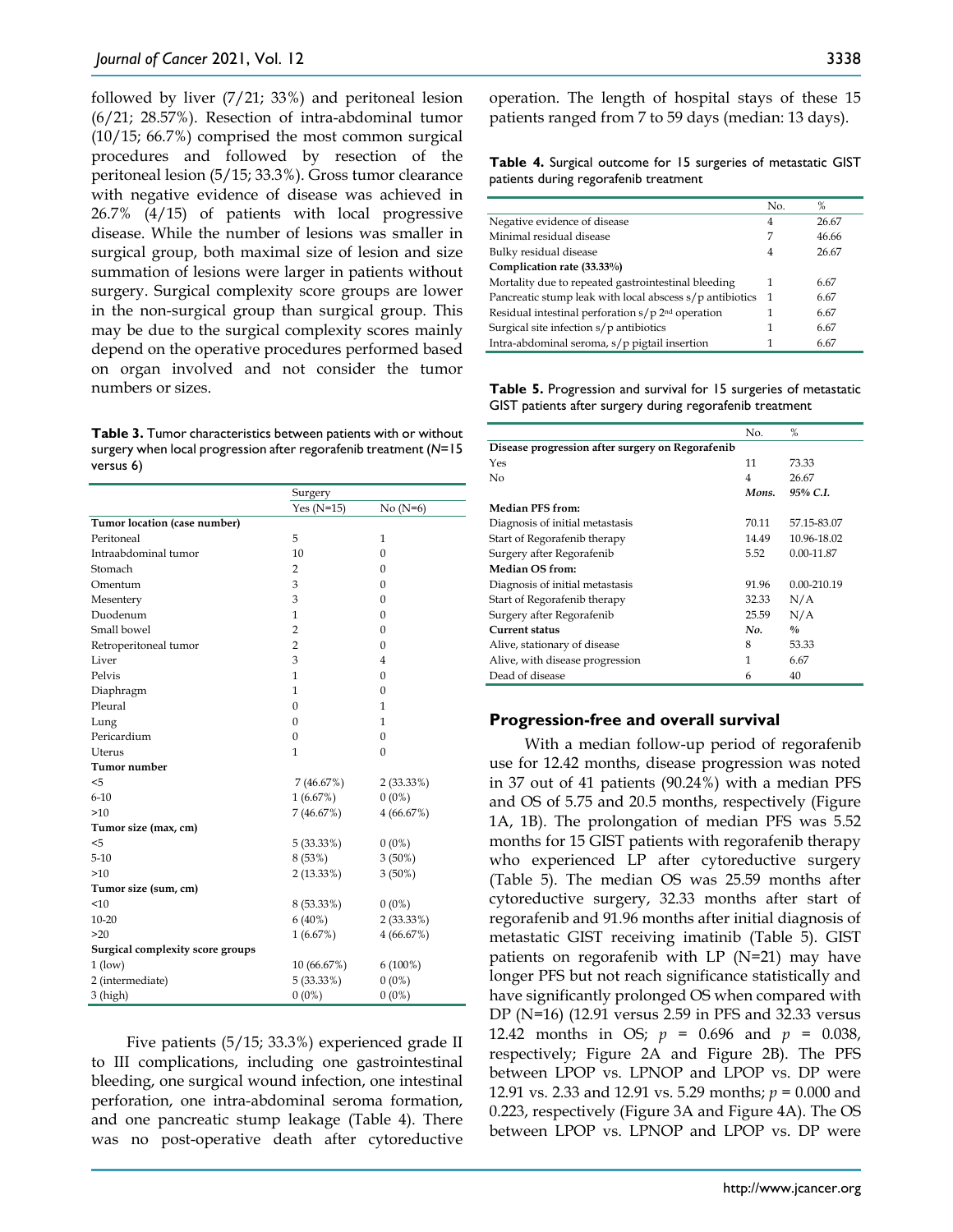

**Figure 1.** For 41 Taiwanese patients with metastatic GIST treated with Regorafenib. **(A)** Progression free survival rate; **(B)** Overall survival rate.

32.33 vs. 5.26 and 32.33 vs. 12.42 months; *p* = 0.002 and 0.004, respectively (Figure 3B and Figure 4B).

## **Discussion**

In Taiwan, challenges exist for patients with IMand SU-pre-treated metastatic GIST who were treated with regorafenib and experienced objective progression because only few treatment options have been provided. In addition, there are no clinical trials for new therapy are available in Taiwan. For example, BLU-285 is reported well-tolerated and provides broad mutational coverage in pretreated GIST patients [16]. A phase III randomized study comparing BLU-285 to regorafenib as third-line therapy for GIST is planned to begin. However, we cannot participate in this trial in Taiwan. Therefore, other local ablative management, including surgery, should be still considered as a treatment option for metastatic GIST after progression and failure of regorafenib. This study mainly demonstrated the impact of surgery on progression after

regorafenib use, specifically for LP. As demonstrated in this study, regarding patients of LP treated with cytoreductive surgery, further progression of disease in a median of 5.52 months after surgery is inevitable. Our study demonstrated that surgery for selected patients of LP could significantly prolong PFS and OS after surgery to as long as 12.91 and 32.33 months, respectively, and present result demonstrated better clinical outcome of these selected group, compared with those of LP patients without cytoreductive surgery and DP patients. In addition, LP patients who undergoing cytoreductive surgery in our cohort literally had "additional PFS", compared to regorafenib alone in previous reported study [11]. Consistent with our previous study, progression of the intra-abdominal tumor is main cause of LP, although it could be bias for the accessibility for surgical intervention in the LP scenario [8]. Therefore, surgery may be regarded as a bridging strategy and combined with other local ablative procedures to prolong survival of selected patients with LP and the prolonged survival could provide the patient an opportunity for treatment with the available next-generation tyrosine-kinase inhibitor or even

immunotherapy.

The issue regarding surgical complication for GIST patients with targeted therapy needs attention. Raut et al have emphasized surgery is feasible in patients with metastatic GIST on SU, but incomplete resections are frequent and complication rates are high [17]. Relevance of survival rates is difficult to assess given the selection bias. We still cannot define cytoreductive surgery combined with IM actually improves prognosis than IM therapy alone (without any surgery) in the subset of patients with stable or responsive disease on IM because there is no phase III randomized trial successful due to poor patients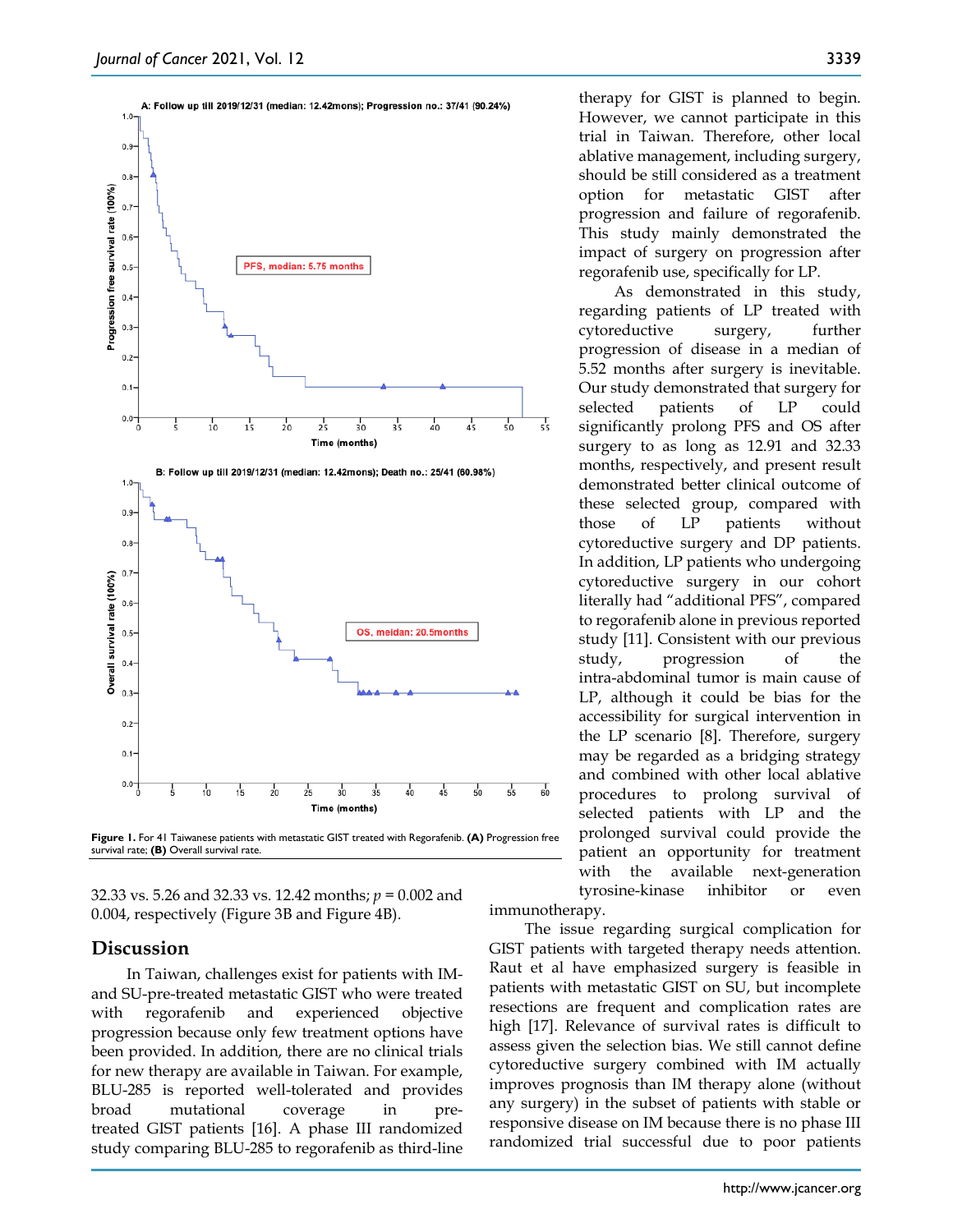enrollment [9]. This fact is even more true for 3<sup>rd</sup> line therapy. Therefore, benefits of surgery should be weighed against symptoms and alternative treatments [17]. Recently, they further proposed the surgical complexity score can predict morbidity, which may help in preoperative risk stratification and optimal treatment planning [18].

The surgical complication rate for LP patient in our cohort with regorafenib receiving cytoreductive surgery in this study is 33.3% (5/15). For patients with IM and SU undergoing surgery, the surgical complication rate is 13.2% and 15.3%, respectively (5/38 and 4/26, respectively) [8,10]. Compared with primary GIST patients receiving surgery without targeted therapy, the surgical complication rate is significantly high. The possible mechanism responsible for the higher complication is multifactors including dysregulation of PDGFR and MMPs and altered microarchitecture of tissue despite withdrawal of TKIs days before the operation [19]. So, the surgery should be performed by experienced surgeons, especially those who are familiar with combination therapy including surgery and targeted therapy.





B: OS differences after regorafenib between 21 patients with local progression and 16 patients with diffuse progression



**Figure 2.** For survival rate between local progression and diffuse progression. **(A)** Progression free survival rate; **(B)** Overall survival rate.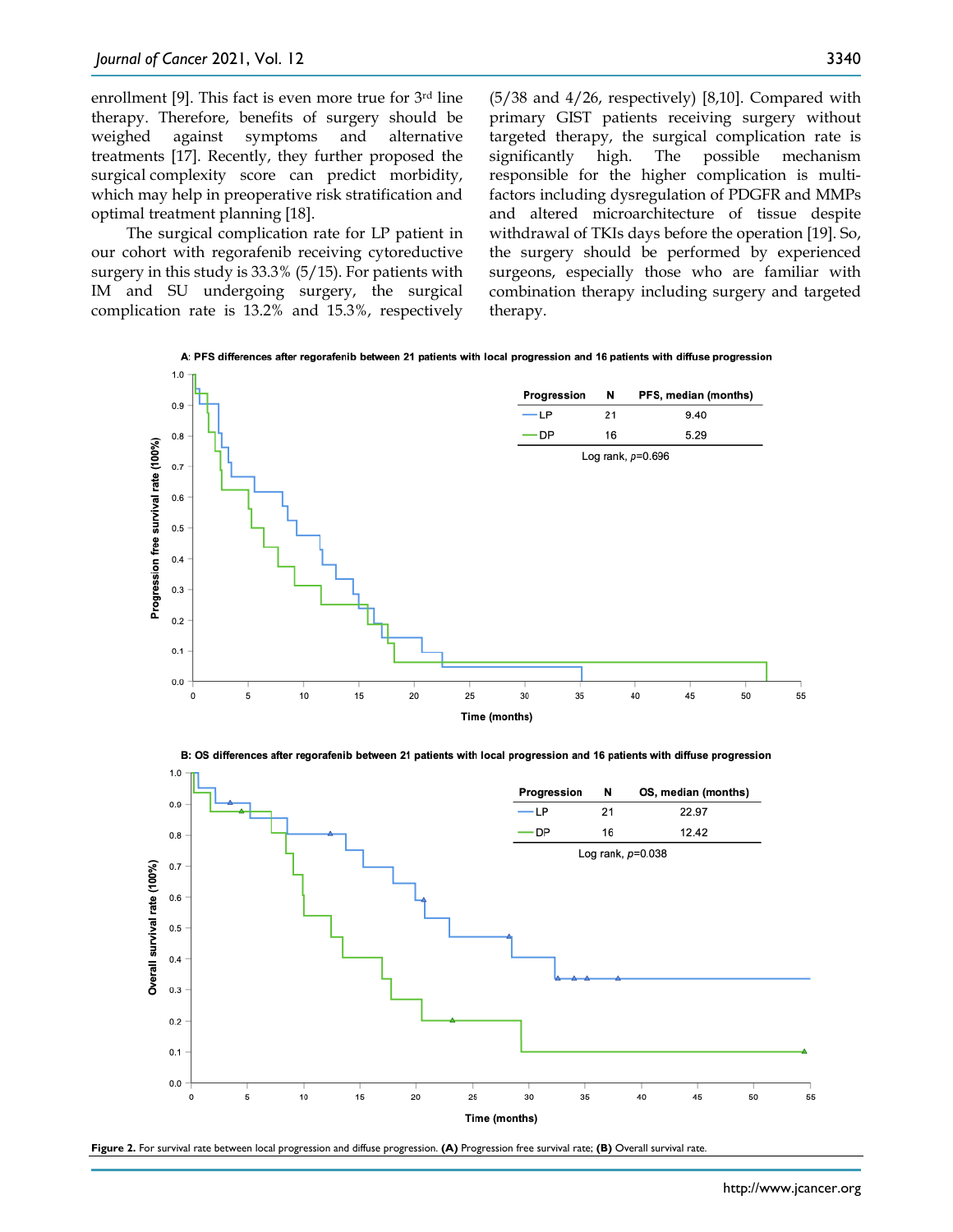

#### A: PFS differences between patients with or without surgery on regorafenib when local progression

**Figure 3.** For survival rate between patients with or without surgery on regorafenib when local progression. **(A)** Progression free survival rate; **(B)** Overall survival rate.

Time (months)

Although our results may support a potential impact of cytoreductive surgery on patients with GISTs who experience LP after regorafenib treatment, there were several limitations inherent to this study. First, this was a retrospective study, and although all data were collected prospectively, selective and recall bias could still not be completely prevented. Secondly, patients in our cohort underwent surgery were younger with good performance. Since there has been no prospective randomized study to demonstrate efficacy of surgery to patients with advanced GISTs who experienced LP after regorafenib treatment, we have to arrange cytoreductive surgery very carefully and prevent patients from complications. Under this general principle, we only recruited patients physically fit for this treatment. Even with this highly selective practice, postoperative complication rate was high. Therefore, selection bias is inevitable under the safety consideration. Additionally, this study was not double-blinded. Therefore, biases related to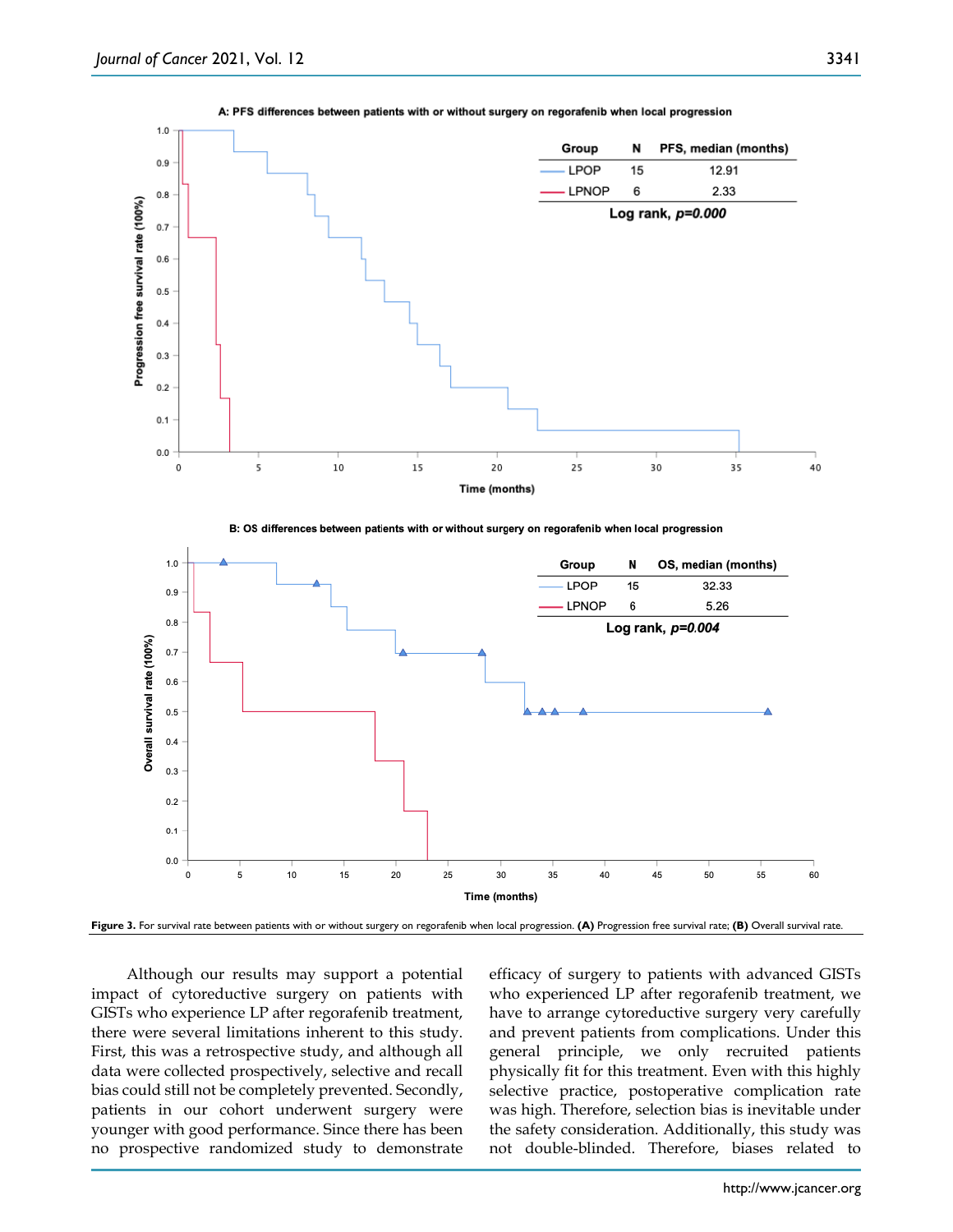

A: PFS differences between patients with surgery on regorafenib when local progression and diffuse progression

B: OS differences between patients with surgery on regorafenib when local progression and diffuse progression



**Figure 4.** For survival rate between patients with surgery on regorafenib when local progression and diffuse progression. **(A)** Progression free survival rate; **(B)** Overall survival rate.

attitude of both patients and surgeons may exist. The unblinded patients may have had more motivation to receive therapy because they thought they could undergo surgery. Unblinded surgeons may have been more aggressive in facilitating therapy after the operation. Hence, the placebo effect could not be completely avoided in this study. To overcome these limitations, our results should be confirmed by further prospective randomized controlled trials that examine surgical benefits for patients with advanced GISTs who experience LP after regorafenib treatment.

In conclusion, cytoreductive surgery might be

beneficial in highly selected patients with pre-treated GIST who are being treated with regorafenib experiencing LP compared to LP without operation, demonstrated by longer PFS and OS after cytoreductive surgery by experienced surgeons. This strategy may be considered as a bridging strategy for patient to further novel medication.

### **Supplementary Material**

Supplementary tables. http://www.jcancer.org/v12p3335s1.pdf